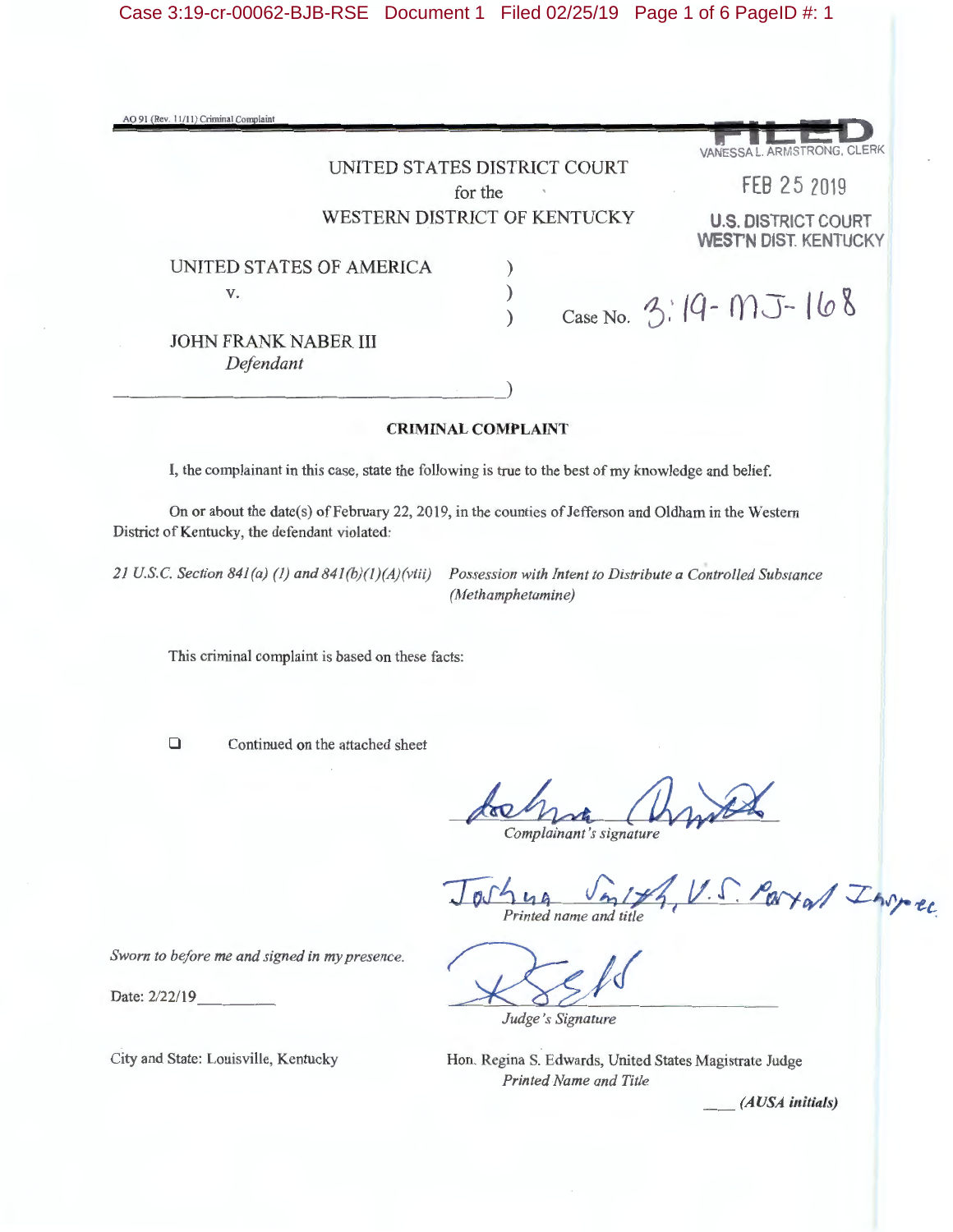# **AFFIDAVIT IN SUPPORT OF A CRIMINAL COMPLAINT AND ARREST WARRANT**

I, Joshua Smith, being duly sworn, depose and state as follows:

### **I. INTRODUCTION**

- 1. I am a U.S. Postal Inspector assigned to investigate the unlawful transportation of contraband, including Title 21 controlled substances, through the United States mail. I have been a Postal Inspector since February 2017, and I am currently assigned to the Louisville, KY Domicile of the United States Postal Inspection Service's Pittsburgh Division.
- 2. I have received formal instruction from U.S. Postal Inspectors, Assistant United States Attorneys, and other law enforcement agents who have done extensive work in investigating the sale, distribution, and manufacture of controlled substances. I have received controlled substance training through the U.S. Postal Inspection Service Training Academy and through contacts with experts from state and federal drug enforcement agencies.
- 3. During my employment as a law enforcement officer, I have performed the following tasks relevant to this search warrant:
	- a. Since May 2017, I have participated in interdictions at the USPS Louisville, **KY** Processing and Distribution Center searching for packages mailed unlawfully of controlled substances and/or the proceeds from the sale of controlled substances through the United States mail. In particular, I have worked on cases involving the mailing of controlled substances and/or the proceeds from the sale of controlled substances in mail parcels.
	- b. I have participated in controlled deliveries of known drug parcels.
	- c. I have been present for the execution of search warrants on residences where there was a known drug parcel delivered.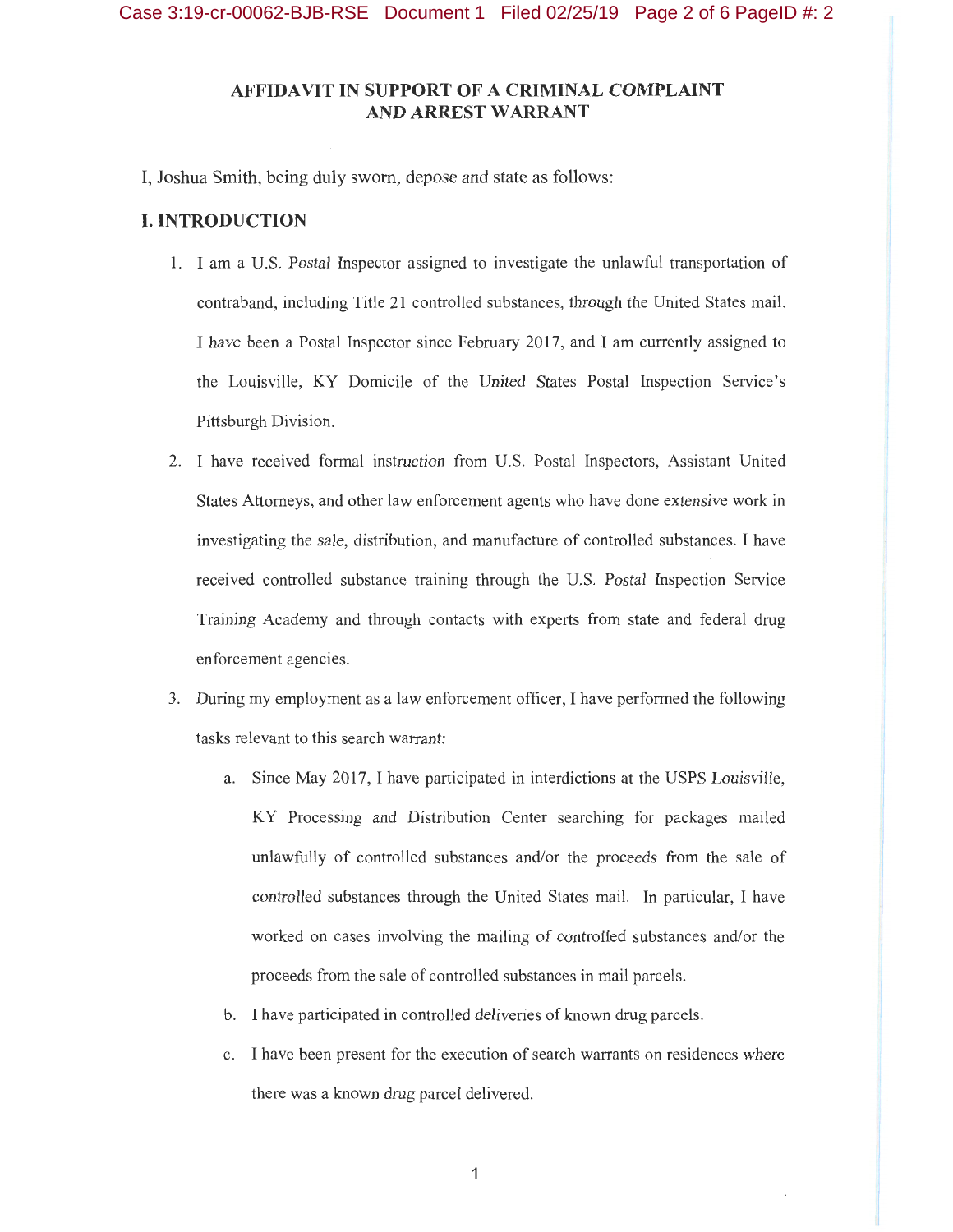- d. I have participated in interviews with witnesses, cooperating individuals, and informants regarding illegal trafficking in drugs and have read official reports of other officers.
- e. I have been a surveillance officer observing and recording movements of persons trafficking in drugs and those suspected of trafficking in drugs.
- 4. The facts in this affidavit have been obtained through my personal observations, training and experience from the Postal Inspection Service, interviews with law enforcement, interviews of witnesses, and a review of the evidence. Not all of the facts of the investigation known to me are contained herein, only those necessary to establish probable cause for an arrest warrant.
- 5. This affidavit is submitted in support of a criminal complaint and application for an arrest warrant charging JOHN FRANK NABER III (hereinafter referred to as "NABER") with 21 U.S.C. Section 841(a) (1) and 841(b).

## **II. SUMMARY**

6. This affidavit is made in connection with the criminal investigation of NABER by the Homeland Security Investigations Service, U.S. Postal Inspection Service, Internal Revenue Service Criminal Investigations, U.S. Customs and Border Protection, and the Kentucky State Police. There is probable cause to believe that NABER has involvement in the distribution of narcotics, including methamphetamine, marijuana, marijuana derived products, cocaine, and counterfeit Adderall and violations of the following federal crimes: (1) possession with intent to distribute and distribution of controlled substance in violation of Title 21 controlled substances, through the United States Postal Service (USPS).

2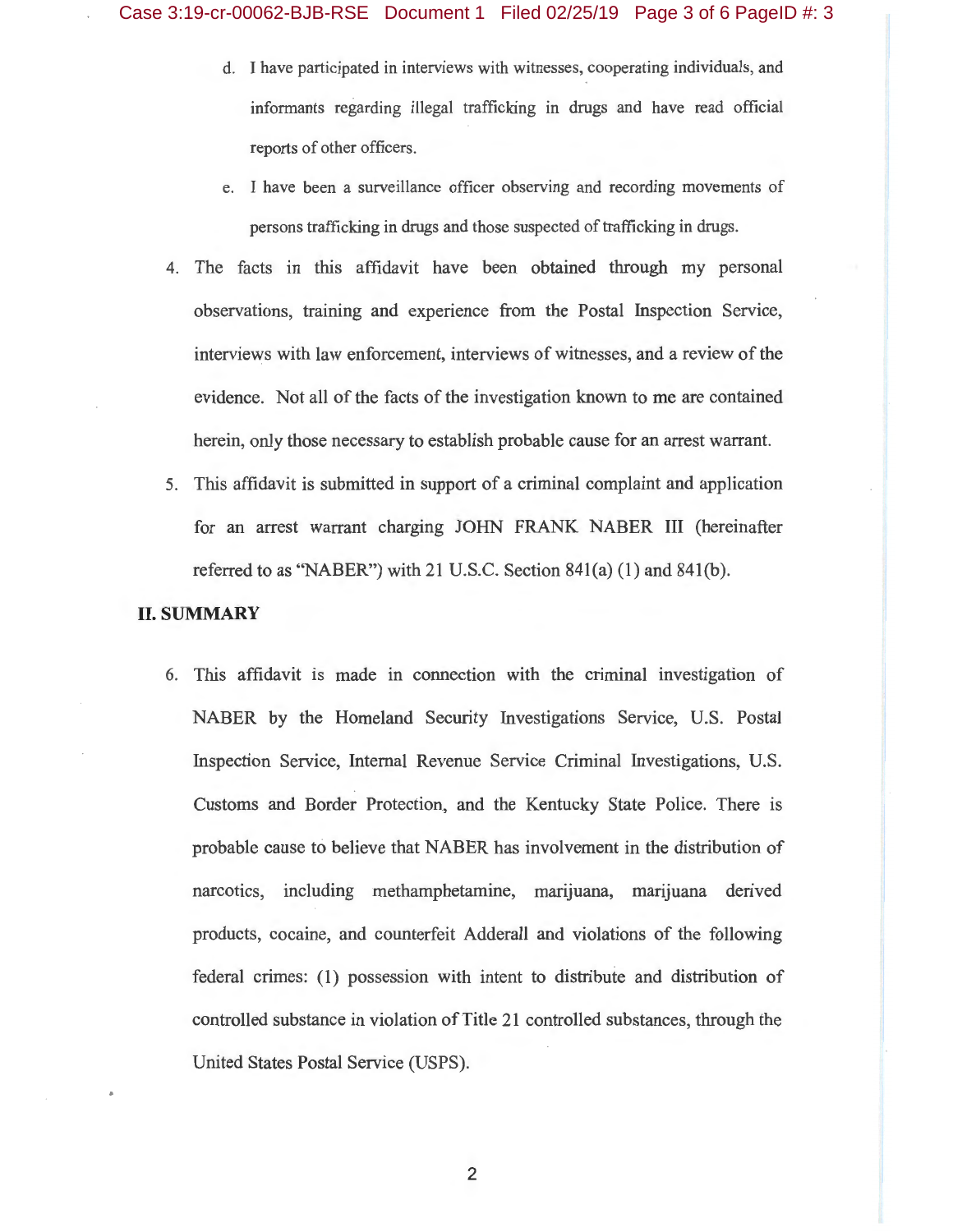## **III. STATEMENT OF FACTS SUPPORTING PROBABLE CAUSE**

- 7. Over the course of several months, investigators have conducted an investigation into NABER for suspected drug trafficking. This investigation has included monitoring of suspicious shipping packages associated with NABER that appeared to contain substances and products often used in the manufacturing, packaging, and distribution of narcotics. Investigators also gathered information about NABER's financial transactions, physical movements, daily habits, and associations that further corroborated their suspicions that NABER was involved in drug trafficking activities.
- 8. Investigators obtained reliable witness information, corroborated by other facts previously known to them, that confirmed NABER was engaged in drug trafficking. Witness statements provided information that:
	- a. NABER is engaged in drug trafficking, both locally through hand-tohand drug sales (of substances including cocaine, methamphetamine, and marijuana derived products) and on the Dark Web where he operates as a vendor selling counterfeit Adderall pills. The narcotics are mailed through the United States Postal Service (USPS).
	- b. NABER earns proceeds both in cash and in the form of the cryptocurrency Bitcoin, which he stores in one or more secure wallets accessible using secret passphrases.
	- c. NABER stores drugs and drug paraphernalia at his parents' home in Goshen, KY and operates a pill pressing operation in a trailer on the property, where he makes pills for sale on the Dark Web.
	- d. NABER has control of a rental property near Taylor Blvd., currently under construction and owned by a family member, where he has

3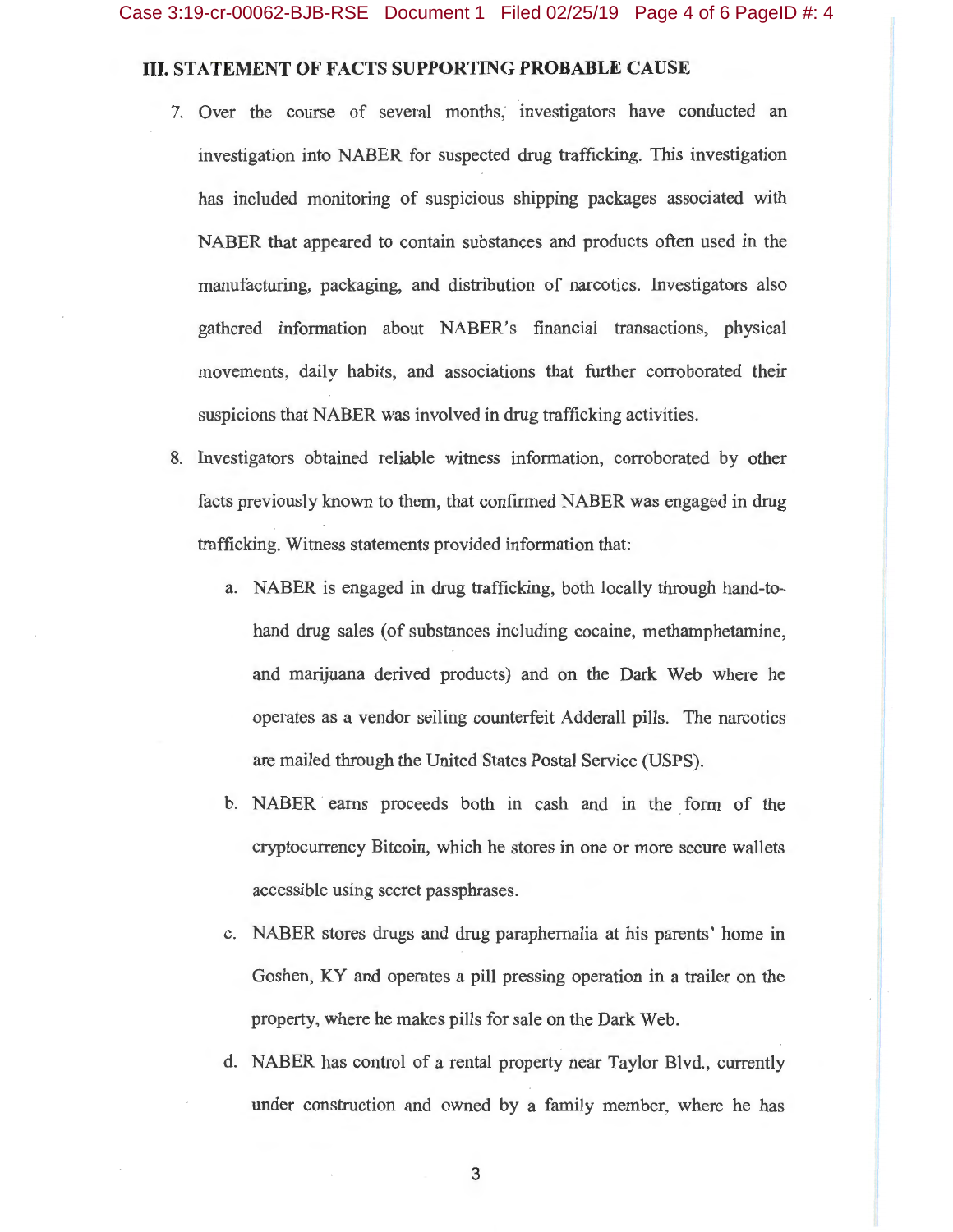packages of contraband associated with drug trafficking delivered and had plans to build in "stash" locations for contraband within the property.

- 9. On February 21, 2019, based on the information collected in the course of the investigation into NABER prior to that date, investigators obtained federal search warrants for two properties: (1) 10415 West Highway 42, Goshen, KY 40026 (NABERs' parents' address); and (2) 929 Brentwood Avenue, Louisville, KY 40215 (the rental property near Taylor Blvd.)
- 10. On February 22, 2019, investigators executed the search warrarit for 10415 West Highway 42, Goshen, KY 40026. Executing officers located evidence of narcotics trafficking, including but not limited to:
	- a. Over 1000 grams of suspected methamphetamine stored in a shed on the property
	- b. Numerous USPS parcels
	- c. Numerous firearms, including in the shed where the 1000 grams of methamphetamine was found and in NABER's room with other drugs and paraphernalia
	- d. A trailer containing an automated pill press and large containers of orange powder believed to be raw ingredients to be pressed into pills
	- e. A large quantity of clear plastic bags containing suspected counterfeit Adderall
	- f. Marijuana
	- g. Marijuana derived products
	- h. Large amounts of U.S. currency
	- 1. Counterfeit U.S. currency